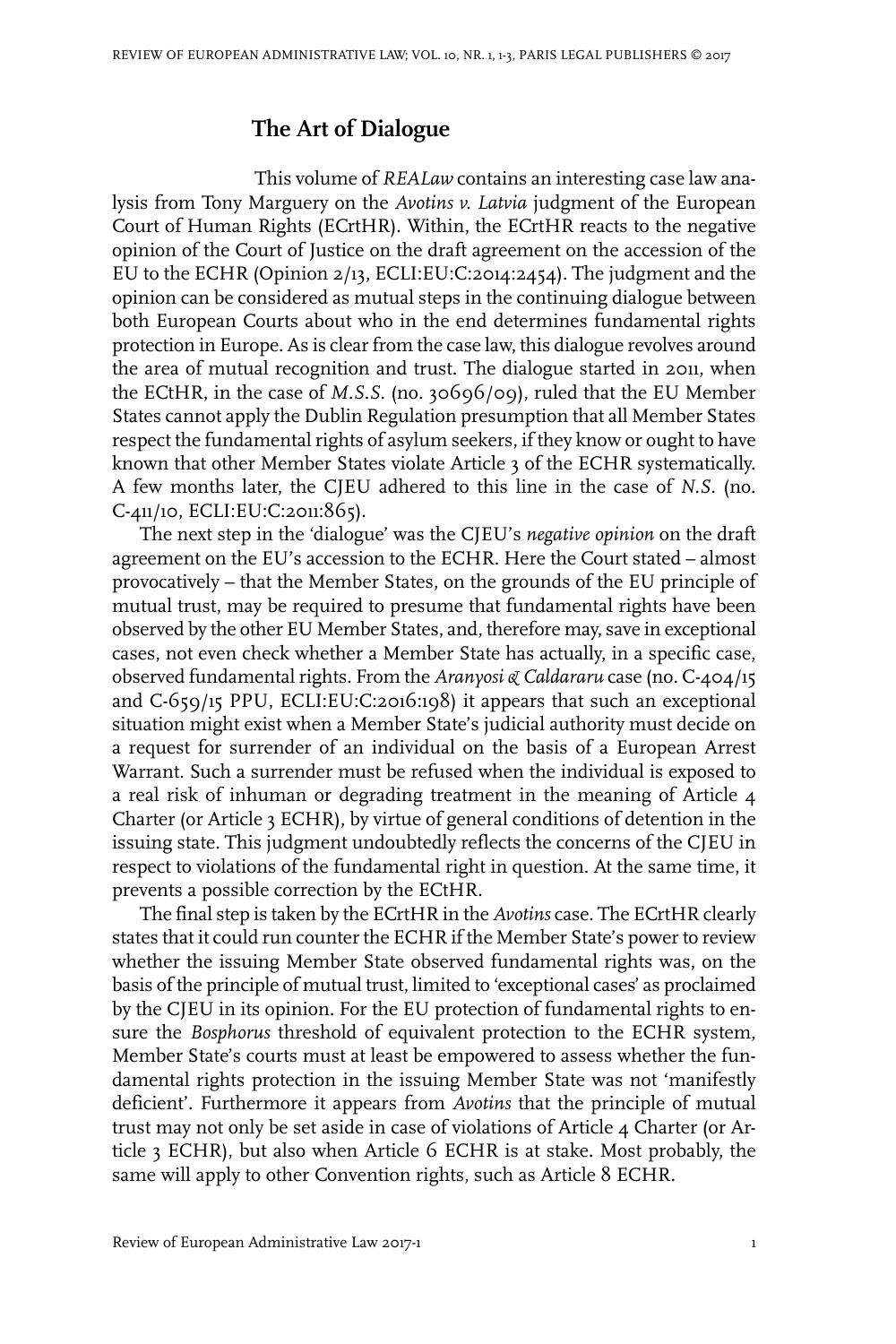Undoubtedly, the dialogue between both courts will continue. The score so far seems to be that the ECrtHR is at the end in control of, and may if necessary, determine the level of fundamental rights protection in Europe, at the same time leaving ample room for the CJEU to ensure equivalent fundamental rights protection within the EU itself. As long as the CJEU ensures this threshold, the ECrtHR will not interfere. Although the ECrtHR approach arguably is – in the wording of Marguery – 'regrettable' from the viewpoint of a high level of fundamental rights protection, it can be applauded from the viewpoint of dialogue. It prevents escalation and conflict between both European courts, which would be detrimental to legal certainty. Both courts still seem to be professional 'friends'.It would be interesting to have more insight into the process of dialogue between the courts. Is the dialogue pursued through formal means of communication (judgments, opinions) only or through informal means (meetings, e-mails, telephone) as well? Do both courts employ a kind of early warning system when they consider a next step in the dialogue, or do they surprise each other with every new step? Do they feel frustration at one another or do such emotions not fit well with the professional attitude of the courts? We just don't know and it seems improbable that such insights will be made public at short notice. Nevertheless, it would be interesting if at some moment in future the process of dialogue in practice would be examined in more depth. Such research would lead to valuable inside in the art of dialogue, that may be used in future similar judicial dialogue processes. Moreover, it would enhance the transparency of the process.

In addition to the case note of Marguery, this volume contains two articles, one other case note and two book reviews. In 'Constitutionalisation and deconstitutionalisation of administrative law in view of Europeanisation and emancipation', Ferdinand Wollenschläger concludes that the latter developments have as such relativised the significance of the German Basic Law, but at the same time that this relativisation is 'not a finding of constitutional decline'. In her article 'Equal distribution of burdens in flood risk management', Willemijn van Doorn-Hoekveld examines the domestic compensation regimes of the Netherlands, Flanders and France for loss caused by flood prevention, flood protection measures and flood recovery, in light of Article 1 First Protocol ECHR (and the corresponding Article 17 Charter), and of the underlying French principle of *égalité devant les charges public*. She concludes that, although the three Member States/regions do not seem to infringe Article 1 First Protocol, the application of the *égalité* principle leads to completely different outcomes in the prevention strategy. In the other case note Sim Haket discusses the Danish Supreme Court's *Ajos* judgment (*Dansk Industri*).In the judgment the Supreme Court does not only reject consistent interpretation of the national law, although this was more or less prescribed by the CJEU in Dansk Industri (Case C-441/14), but also challenges the effects of general principles of EU law in the Danish legal order. Finally, this volume contains a review by Jacobine van den Brink of Matthias Ruffert (ed*.), The Model Rules on EU Administrative Procedures: Ad-*